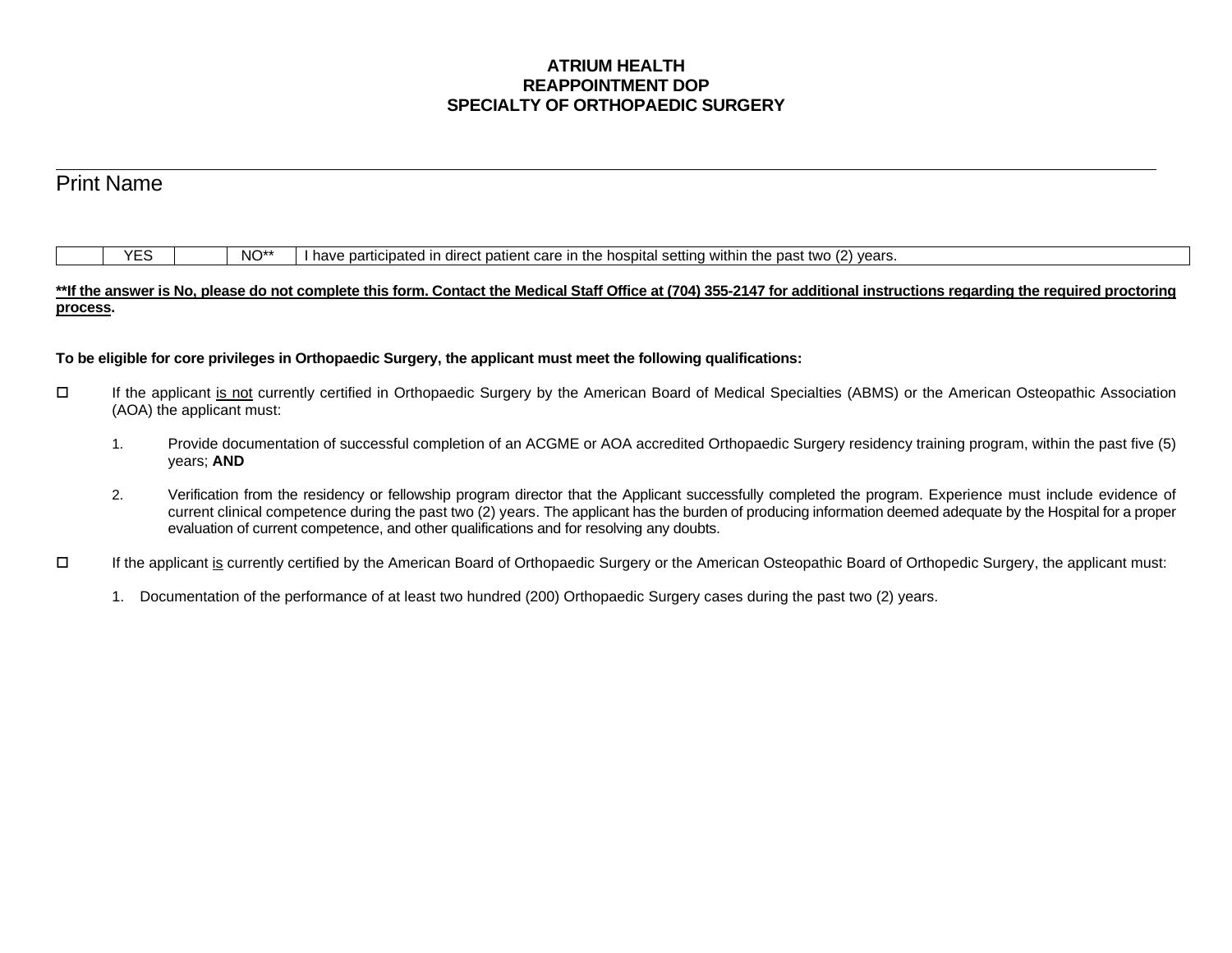NOTE 1: "CORE" privileges cannot be amended or altered in any way.

NOTE 2: Please note that the exercise of certain privileges enumerated herein is necessarily limited by the operational and resource constraints of the facility. All procedures must be performed within a clinical setting with the capabilities and organizational structure required to provide appropriate support.

| Please check appropriate blocks when applying for privileges: |
|---------------------------------------------------------------|
|---------------------------------------------------------------|

| <b>CMC</b>                                                                                                                                                                                                                                                                                                                                                                                                                                                                                                                                                                                  | <b>Pineville</b> | <b>University</b><br>City | <b>CR</b> | Lincoln | <b>Cabarrus</b> | Union | <b>Stanly</b> | Anson | Cleveland |        | <b>ORTHOPAEDIC SURGERY CORE PRIVILEGES</b>                                                                                                                                                                                                                                                                                                                                                                                                                                                                                                                                                                                                                                                                                                                                                                                                                                                                                                                                                                      |
|---------------------------------------------------------------------------------------------------------------------------------------------------------------------------------------------------------------------------------------------------------------------------------------------------------------------------------------------------------------------------------------------------------------------------------------------------------------------------------------------------------------------------------------------------------------------------------------------|------------------|---------------------------|-----------|---------|-----------------|-------|---------------|-------|-----------|--------|-----------------------------------------------------------------------------------------------------------------------------------------------------------------------------------------------------------------------------------------------------------------------------------------------------------------------------------------------------------------------------------------------------------------------------------------------------------------------------------------------------------------------------------------------------------------------------------------------------------------------------------------------------------------------------------------------------------------------------------------------------------------------------------------------------------------------------------------------------------------------------------------------------------------------------------------------------------------------------------------------------------------|
|                                                                                                                                                                                                                                                                                                                                                                                                                                                                                                                                                                                             |                  |                           | N/A       |         |                 |       |               |       |           | CORT-1 | Evaluate, diagnose, treat and provide consultation to patients of all<br>ages to correct or treat various conditions, illnesses, and injuries of<br>the extremities, spine, and associated structures by medical,<br>surgical, and physical means including congenital deformities,<br>trauma, infections, tumors, metabolic disturbances of the<br>musculoskeletal system, deformities, injuries, and degenerative<br>diseases of the spine, hands, feet, knee, hip, shoulder, and elbow,<br>including primary and secondary muscular problems and the effects<br>of central or peripheral nervous system lesions of the<br>musculoskeletal system. These privileges also include the provision<br>of consultation as well as the ordering of diagnostic studies and<br>procedures related to the problem or disorder. Orthopaedic<br>surgeons can review these Radiographic/MRI images of the<br>musculoskeletal system and make clinical decisions based on this<br>in emergent and non-emergent situations. |
| <b>Maintenance Criteria for Continued Orthopaedic Core (CORT-1) Privileges:</b>                                                                                                                                                                                                                                                                                                                                                                                                                                                                                                             |                  |                           |           |         |                 |       |               |       |           |        |                                                                                                                                                                                                                                                                                                                                                                                                                                                                                                                                                                                                                                                                                                                                                                                                                                                                                                                                                                                                                 |
| The Physician must submit a minimum of least one hundred (100) orthopaedic surgery cases performed during the past two (2) year period based on acceptable results of ongoing<br>professional practice evaluation and outcomes to reapply for privileges. This will be reviewed at the time of reappointment. Physicians who would like to continue to hold Orthopaedic<br>Surgery Core privileges who are unable to document the minimum number of elements will be requested to voluntarily withdraw their request for such privileges and to complete the<br>necessary proctoring forms. |                  |                           |           |         |                 |       |               |       |           |        |                                                                                                                                                                                                                                                                                                                                                                                                                                                                                                                                                                                                                                                                                                                                                                                                                                                                                                                                                                                                                 |

| <b>CMC</b> | <b>Pineville</b> | <b>University</b><br>City | CR. | Lincoln | <b>Cabarrus</b> | Union | <b>Stanly</b> | Anson | <b>Cleveland</b> |        | <b>CORE ORTHOPAEDIC SURGERY PRIVILEGES -</b><br><b>REHABILITATION HOSPITAL SETTING ONLY</b>                                                                                                                                                                                                           |
|------------|------------------|---------------------------|-----|---------|-----------------|-------|---------------|-------|------------------|--------|-------------------------------------------------------------------------------------------------------------------------------------------------------------------------------------------------------------------------------------------------------------------------------------------------------|
| N/A        | N/A              | N/A                       |     | N/A     | N/A             | N/A   | N/A           | N/A   | N/A              | CORT-2 | Privileges include evaluation, assessment, diagnosis, consultation<br>and management, and performance of minor surgical procedures, to  <br>patients with physical and/or cognitive impairments and disability, in<br>conjunction with the comprehensive rehabilitation goals and<br>treatment plans. |